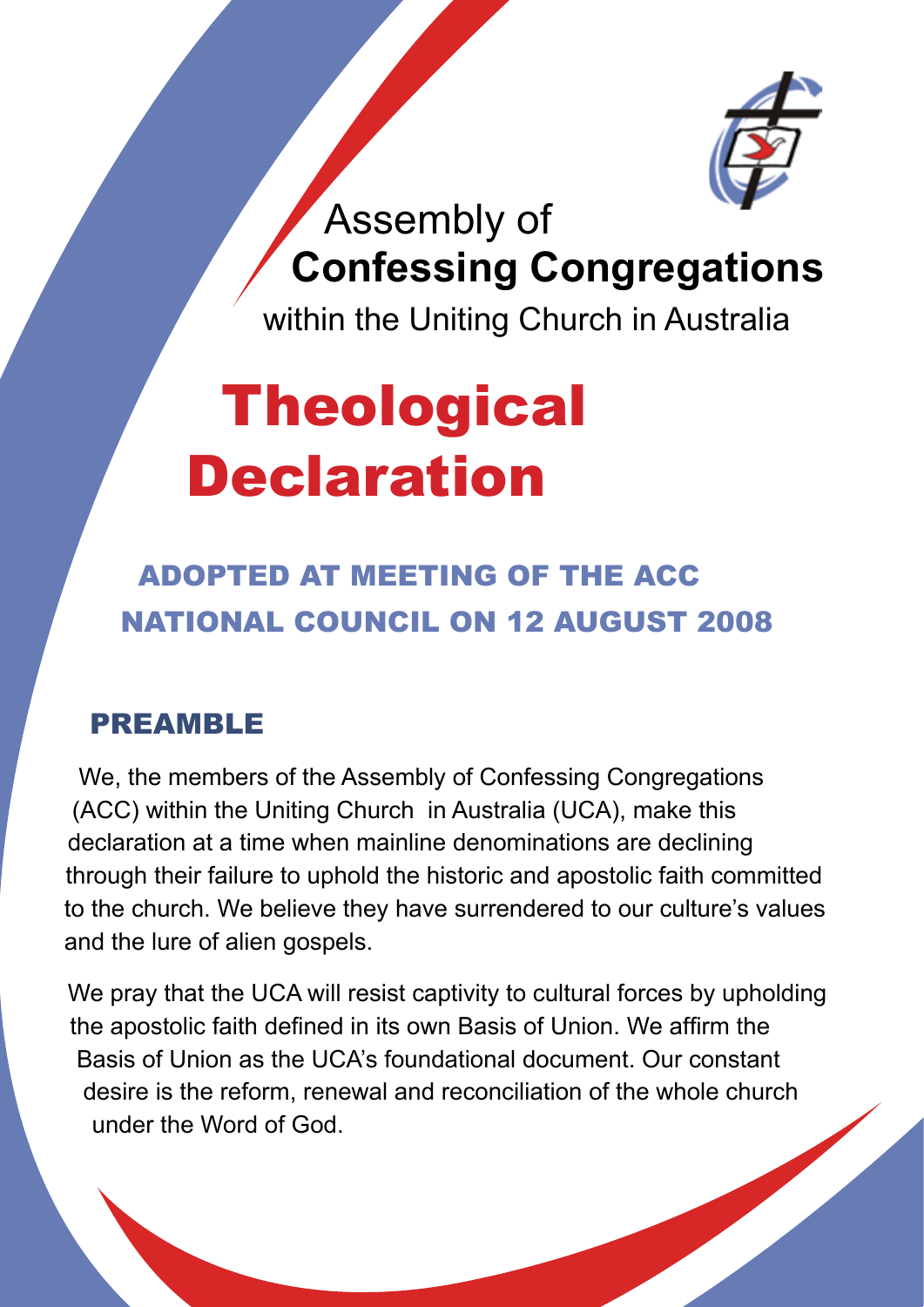### 1. The gospel as public truth

The church confesses that in Jesus Christ God has entered into the world. Through the prophets God promised Israel that he would gather all nations to himself, fulfilling this promise by ending the old social order and bringing into being a new order. We confess that, in his incarnation, crucifixion and resurrection, Jesus Christ embodies the renewed world as a sign of hope for all humanity. Those who follow Christ participate in this newness of life while awaiting its full consummation. We therefore declare God's truth in Jesus Christ as the judgment and renewal of communal life. To this end we believe the church is commissioned to remind the world that it is called to glorify God and embody God's purpose for humankind. In declaring the public reality of God's new order we reject the following notions:

• that Christianity is merely a system of private values;

- that Christianity is merely one among many forms of spirituality;
- that Christians and Christian communities have the right to determine the nature of truth apart from their relationship to God in Christ;
- that human sexuality can be determined by individuals in contradiction to the biblical witness of humankind's creation as male and female in the image of God; and
- that Christians should desist from public discussion about war and peace, the plight of refugees, euthanasia, abortion, global warming, and other significant issues.

#### 2. The One whom we confess

We confess Jesus Christ as Lord to the glory of God the Father. He is the incarnate Word of God, the second person of the Trinity, attested by the Spirit in prophetic and apostolic witness as Israel's Messiah, and the one Lord and Saviour of the world. He fulfils God's promises to Israel and, as Word and Sacrament, orders the life of the church for the sake of all humankind.

In his life and death Jesus Christ presented to his heavenly Father atonement for sin and the one complete, perfect offering of obedience and worship which the Father had always sought but which humankind had persistently failed to offer. He did this in our flesh and blood, and in our stead and on our behalf. Accordingly for our sake the Father, through the Spirit, raised him from the dead. The gospel is thus the word of new life for all humankind, whom the Son represented in his death and resurrection.

Therefore we rejoice in the triune God of love and confess anew the centrality of the incarnation, crucifixion and resurrection of Christ.

We confess that God's coming in Jesus Christ alone is the answer to human despair and futility. For God, in the risen, crucified One, has judged our human brokenness and alienation and rebellion against God; and has delivered us into the freedom and love of the Holy Trinity. In Christ history is transformed and humankind forgiven.

Therefore, baptised into the life of Christ, and through the power of the Holy Spirit, our lives are transformed.

We believe no human disorder lies outside the inclusive redemption completed in Christ through the sanctifying love of the triune God, who is the world's future. What we and the creation shall be has already taken place in Christ who is the consummation of all things. Only as people of Christ can we anticipate the future and proclaim the hope of Christ's reconciliation to the world.

Therefore we reject any notion that Jesus Christ is one sage among others in human history, or that the Christian faith is simply one path among others to the 'god behind all gods'.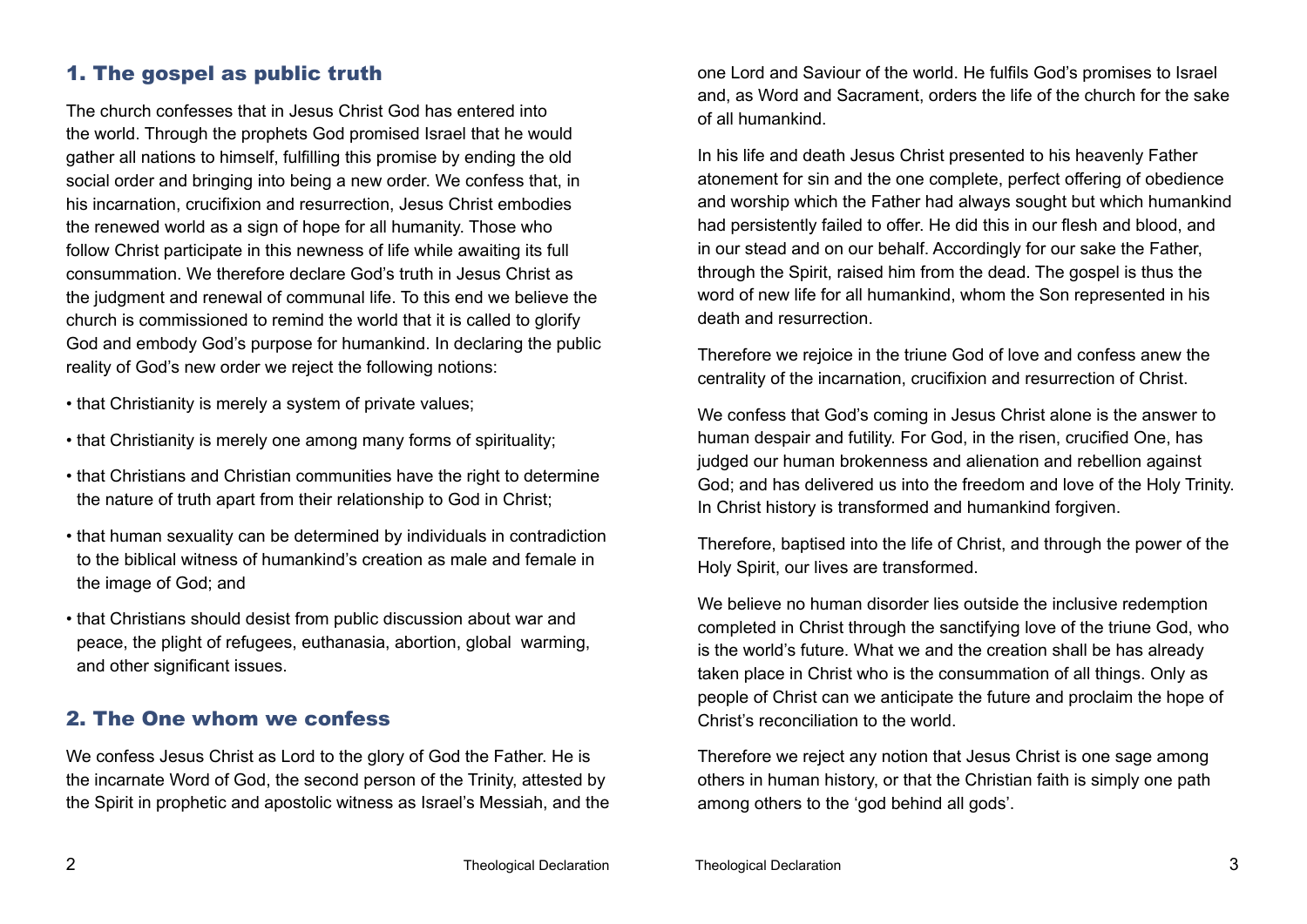# 3. The confession of the church: the trinitarian faith

The unity of the church is founded on the confession of one faith, one baptism, one God and Father of us all. As a consequence of the cross of Christ, the Father, through the Son, has poured out the promised Holy Spirit on the church. We are thus enabled, through the Spirit, to participate in the Son's worship of the Father.

Christ has sealed his undying love for the church in the visible signs of baptism and Holy Communion which, with the Word, are the promised means of conveying and sustaining the new life in the Spirit. In her worship and communion with the Trinity the church receives the apostolic commission to make disciples of all nations.

The mission of the Trinity is to embrace all things through the one, holy, catholic and apostolic church. The salvation of persons takes place within the scope of God's plan for the world.

In adherence to the Basis of Union we confess our collusion with sin individually, and the sins of our fractured and deficient communities of family, society and nation. We have participated in the church's fall into deeper unfaithfulness. We acknowledge that it is only by God's grace that we are being freed to confess our faith and our sins along with the whole historic church.

We acknowledge sin to be not merely human inadequacy or immaturity nor a primitive notion unworthy of an enlightened humanity. Sin is rebellion against God and rejection of divine grace.

In acknowledging our sin we are confident not in our confession but in Christ the Lord who confesses our sins on our behalf and bears our guilt on the cross. He is the Intercessor, our great High Priest, who identifies with us, representing us before the Father, calling a transformed community of faith to fulfil its mission. In response to

Christ's redeeming love we are set free to confess our sins and to turn anew to our neighbour.

Therefore we reject the notion that life in Christ removes the need to participate in his body, the church; and to repent of sin.

#### 4. The witness of Holy Scripture

The church receives the scriptures of both Old and New Testament as the unique witness of the apostles and prophets to Jesus Christ who is the Word of God by whom the church is constantly reformed. This witness of apostle and prophet is neither deceived nor deceiving, neither confused nor incoherent; in human form it is God's testimony to the divine will and purpose. The same trinitarian God is present in the witness of both the Old and New Testaments. Accordingly we commit ourselves to read the Holy Scripture in a community of love, trusting in the Holy Spirit to empower the text to penetrate our lives and create that truth whose form is Jesus Christ among us. We welcome the work of biblical scholars and interpreters throughout history, which makes the witness of scripture contemporary through the same Spirit.

Therefore we reject any suggestion that this unique testimony can be interpreted by any 'authority' other than the biblical witness itself through the work of the Holy Spirit.

#### 5. Faith and ethics

For Christians ethics refers to the way God shapes us and the whole creation through his action in Jesus Christ. Ethics is therefore inseparable from doctrine. When God acted in Jesus Christ he revealed himself as both the life of humanity and the life of God. Consequently, in Christ we know human life to be wonderfully free and deeply sacrificial. Life in Christ takes place within God's purpose for all creation, binding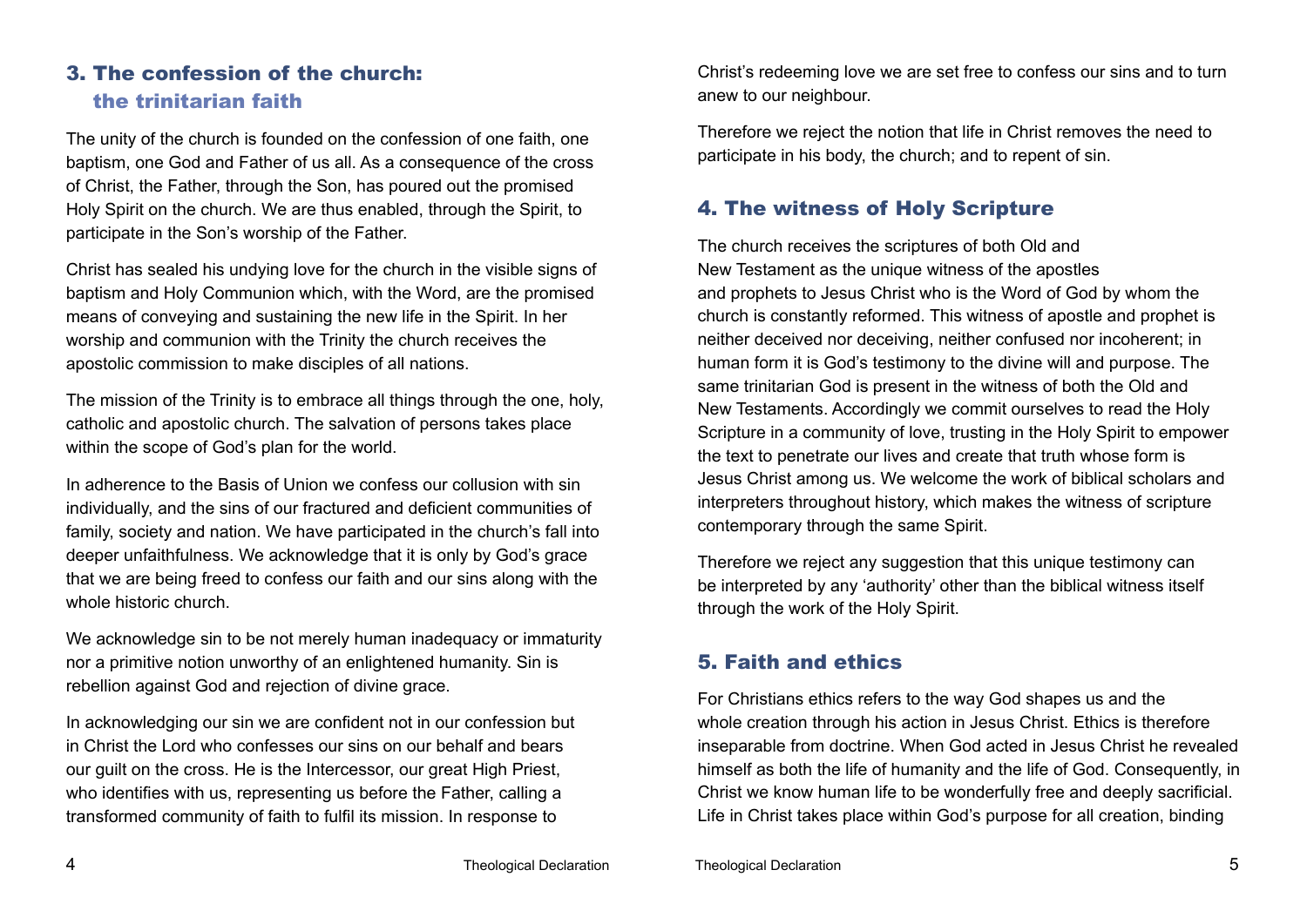us in solidarity with all others. This freedom is both the future goal of God's redemptive action for the world and his plan already bearing fruit through the proclamation of the gospel.

Therefore we reject the notion that ethics is a matter of personal preference or individual rights.

#### **CONCLUSION**

We make this declaration inviting all who seek to be obedient to Christ to submit again to his authority attested in Holy Scripture and acknowledged by the church in the ecumenical creeds and the historic documents named in the Basis of Union (paragraph 10).

With the Basis of Union of the church (paragraph 4), we confess and acknowledge anew our faith 'that the Church is able to live and endure through the changes of history only because its Lord comes, addresses, and deals with people in and through the news of his completed work. Christ who is present when he is preached among people is the Word of God who acquits the guilty, who gives life to the dead and who brings into being what otherwise could not exist'. Even so, 'Come Lord Jesus' (Rev 22:20).

# Assembly of **Confessing Congregations**

within the Uniting Church in Australia

# Theological Declaration: Commentary and Study Guide July 2009

# Purpose and context

The Assembly of Confessing Congregations (ACC), at its annual general meeting in 2008, received a document (the Theological Declaration) for distribution and study. An appropriate commentary was to be prepared.

The Theological Declaration stated that Christians must 'uphold the historic and apostolic faith committed to the church', because the church is seduced by a self-styled 'new gospel for our times'. Variations of the 'new gospel' movement suggest that the creeds and doctrines of Christianity are no longer relevant, and that much of the Bible is superseded by a more 'enlightened' view of humanity. We no longer need the faith of the church because we can have faith in ourselves. The following comments compare and contrast some of these 'progressive' views with the historic (yet contemporary) faith of the church.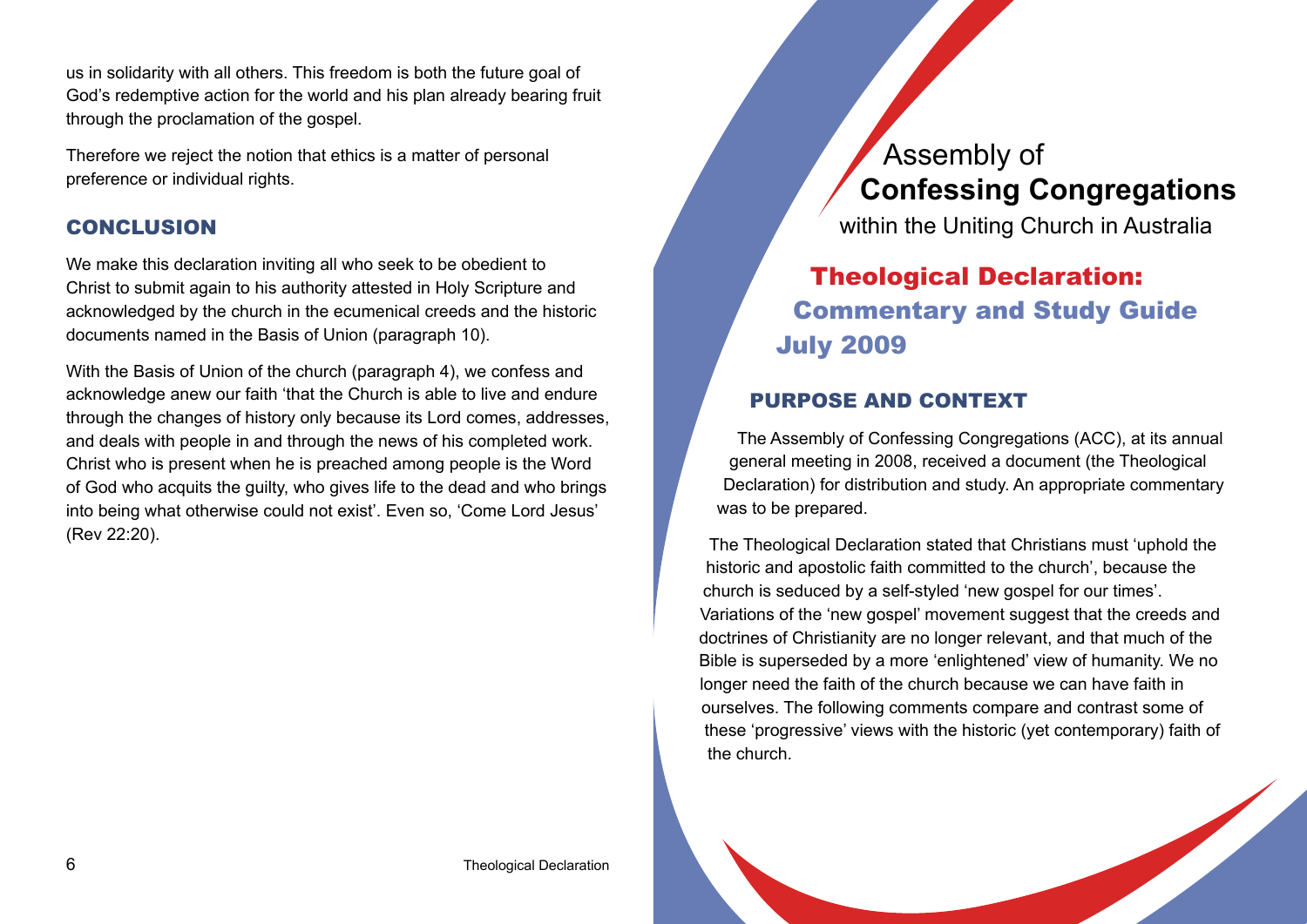The declaration belongs to the emerging world-wide confessing movement. This movement has arisen wherever the truth of the gospel of Jesus Christ (revealed in Scripture and asserted in the classic Christian tradition and ecumenical creeds) has been abandoned. The declaration aims to reaffirm the Christian faith amid the confusion and uncertainty of a church lacking in confessional discipline and a world for which the church seems to offer little help in answering that confusion.

We have no intention of formulating new doctrine. We aim to restate the apostolic faith in ways that speak to church and society today. We hold to the orthodox testimony of the one holy, catholic and apostolic church which has been blessed by God for two thousand years.

The declaration is not a formal 'confession'. It is grounded in the strong affirmations of the *Basis of Union,* which as Davis McCaughey declared (in his *Commentary on the Basis of Union,* 1982), is expressed 'most fundamentally' in paragraph Three.

*The Uniting Church acknowledges that the faith and unity of the Holy Catholic and Apostolic Church are built upon the one Lord Jesus Christ. The Church preaches Christ the risen crucified One and confesses him as Lord to the glory of God the Father. In Jesus Christ God was reconciling the world to himself. In love for the world, God gave his Son to take away the world's sin.*

The declaration therefore reinforces the Basis of Union and calls the church to renewed study of this living, historical statement of faith. The declaration complements other foundational documents of the ACC, including:

- 1. The Charter for the Assembly of Confessing Congregations within the Uniting Church in Australia (October 2005).
- 2. Statement on Sexuality (October 2006).

3. Confessing Statement from the Executives of the Reforming Alliance and Evangelical members within the Uniting Church (EMU) (October, 2006).

#### For whom is it written?

The declaration is written for members of the ACC, the wider membership of the UCA, other confessing movements around the world, and our ecumenical partners. It is designed to be read at all levels of church life; in meetings of synods, presbyteries, assemblies and congregations. We offer it to the public domain, where sometimes Christianity is held in contempt as a result of actions and policies of our own and other churches. It aims to be a working, practical document, readily available to members of the church. It is also written for those in the wider community who wish to explore the contrast between the prevailing ideologies of our culture and the biblical and apostolic tradition. It is written also to combat instances of apostate teaching which threaten the church's unity.

The declaration is intended for individuals and groups and for use in preaching, teaching, study and discussion.

# Theological language

The declaration uses language that attempts to conform to Scripture and tradition. Where it seems unclear, we believe teaching, discussion, prayer and study are needed. Thinking about the Christian faith requires us to acknowledge our dependence on 'the mercies of God' who transforms our reason and renews our minds (Romans 12: 1-2). We pray, therefore, that our understanding will be conformed to the mind of Christ. 'Let this mind be in you which was also in Christ Jesus' (Phil 2: 5).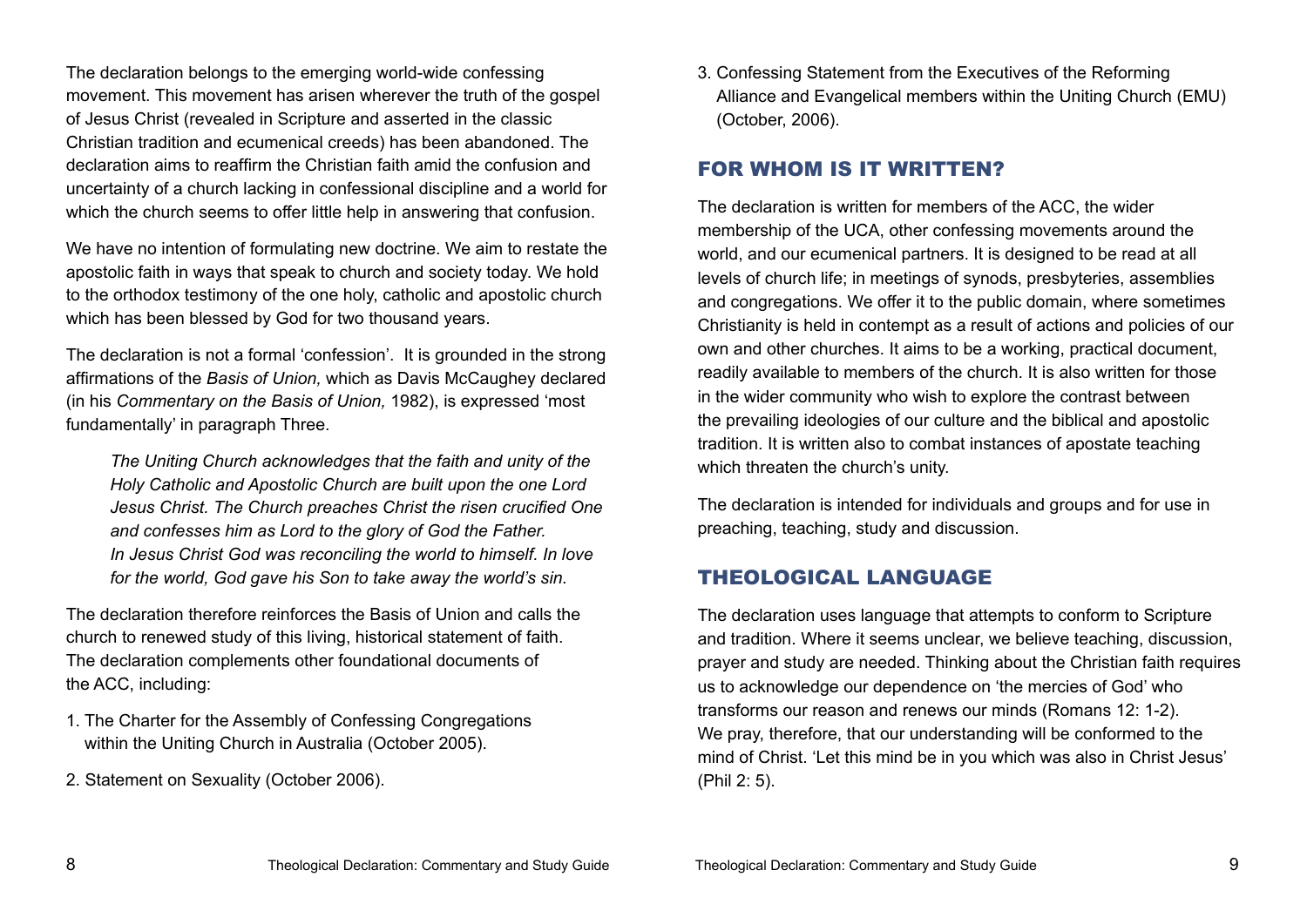Theology helps us to understand that we know God only as we are reconciled to him in Jesus Christ. Theological language is therefore talk about God and about who God is and what God has done for us. Understood in this way, it is not remote from everyday life; rather, it reflects our lived relationship with Jesus Christ. We communicate God's reconciling love in our daily lives through theological language. The love of God becomes real for us when we live by faith and in dependence on the Holy Spirit.

#### Scriptural references

Direct scriptural quotations are not used in the declaration. They appear throughout the commentary in various places where direct quotes can reinforce the statements. The expanded notes on each section include scriptural quotations to encourage further study.

#### **STRUCTURE**

Section 1: 'The gospel as public truth' emphasises that the vocation of Christians is to remind the whole world 'that it is called to glorify God and embody God's purpose for humankind'.

Section 2: 'The One whom we confess' describes in more detail how God is made known in Jesus Christ, who alone is 'the answer to human despair and futility'.

Section 3: 'The confession of the church: the trinitarian faith' recalls us to confession, to the acknowledgement of our sin and to rejoice in the freedom to 'turn anew to our neighbour'. This section lends itself to an expanded commentary as it explores in more detail the church's confession of the Trinitarian faith.

Section 4: 'The witness of Holy Scripture' is a call to recover, with the help of the Holy Spirit, the scholarly interpretation of scripture at a time when 'other authorities' are staking their claim.

Section 5: 'Faith and ethics' is a natural outcome to the preceding sections. It calls us to faithful discipleship in every aspect of life. The declaration concludes with a call to submit to the authority of Jesus Christ 'who brings into being what otherwise could not exist'.

The main text in the five sections states what we believe. Each section ends with the phrase 'We therefore reject ...' Each declaration presupposes a decision. To say 'yes' to one statement involves saying 'no' to another. In saying 'yes' to the apostolic witness we say 'no' to other ideologies. Each 'we therefore reject ...' is a summary of the breaches of apostolic faith that the declaration addresses.

#### Questions for discussion

Each section includes questions for discussion, only as a guide. Other questions will arise naturally. We hope group discussion will allow each participant to bring his or her wisdom, understanding and interpretation to benefit the whole group. Group discussion depends on each member's willingness to submit, in the fellowship of the Holy Spirit, to the thinking of the group. The questions may also assist those who wish to use the declaration for preaching and teaching. Thoughtful preparation for discussion is essential, as is ready access to the other documents referred to above, including the Basis of Union and other suggested readings at the end of each section.

#### For further reading

Following the questions for discussion at the end of each section several references and websites are included as a guide to further reading. In most cases specific chapters/sections rather than whole books have been identified to make the reading material more accessible for group discussion.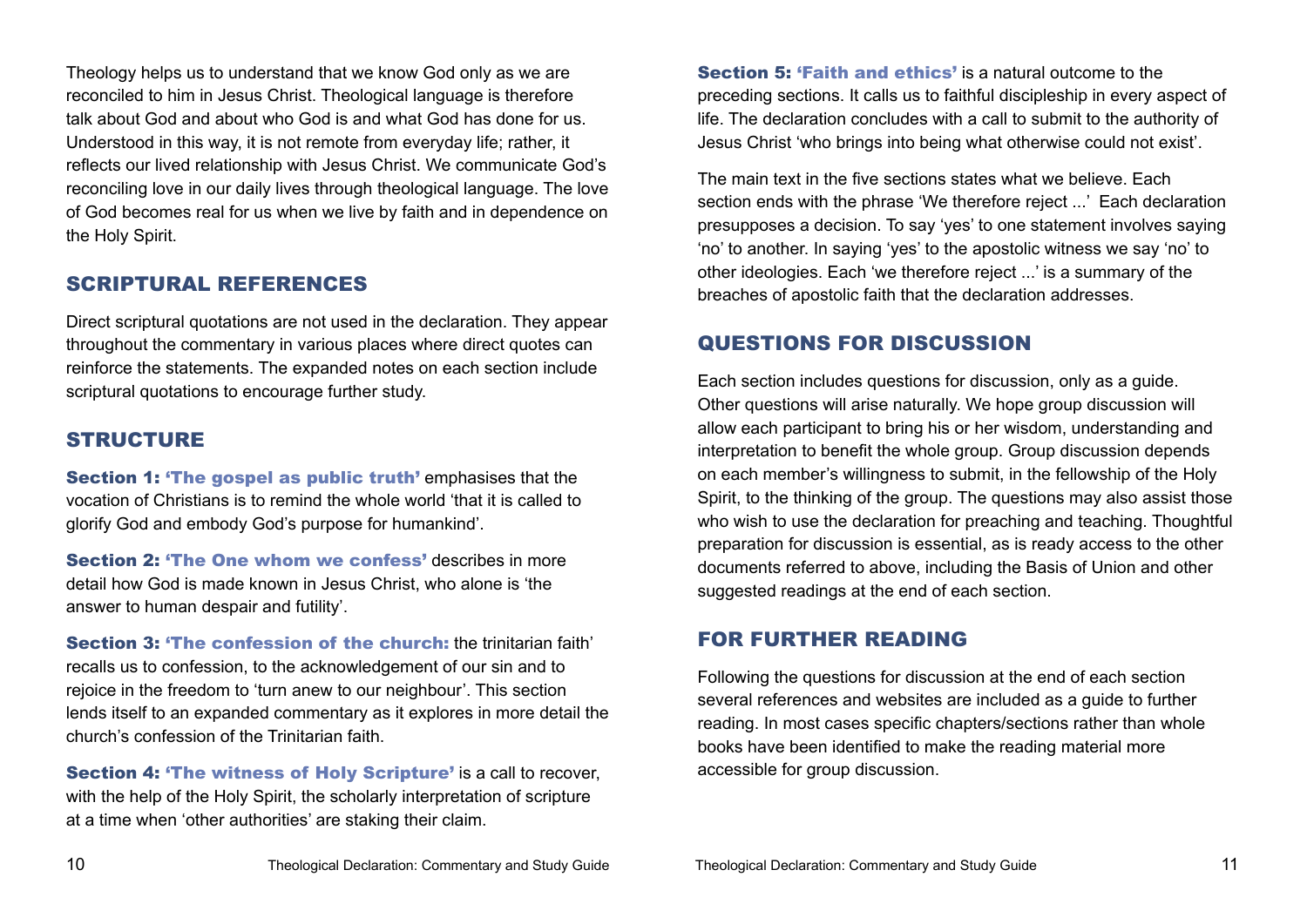# Commentary/study guide for the Theological Declaration

# Preamble

This theological declaration arises from the present controversy about the faith of the church triggered by the UCA's action in recent Assemblies. For example, deciding that homosexual practice is an acceptable Christian option, that ordination of persons engaged in such practice is valid, and that the church's understanding of marriage can be changed to include partnerships other than the lifelong commitment of one man and one woman. These examples illustrate what is meant in the preamble by surrender to 'our culture's values and the lure of alien gospels'.

The critical debate over who we are as male and female made in the image of God (Genesis 1: 27) goes to the heart of who Jesus Christ is and who we are as human beings. Contemporary culture's influence, reinforced by some Christians, would have us believe that who we are and how we express our sexuality is a matter of individual choice. In contrast to this seductive view, we believe that our freedom to choose is made possible by God's choice of us in Jesus Christ (1 Peter 2: 9-10). Our decisions are therefore free only insofar as we make them in joyful obedience to Christ.

Why is a theological declaration necessary? Because the church faces a crisis brought about by our failure to hold the faith of the one, holy, catholic and apostolic church. The crisis is more profound than the issue of sexual morality; it is a crisis of biblical authority and theological integrity. For example, some people within the church suggest that beliefs are always only temporary; open to change according to subjective experience and particular circumstances. In contrast, confessing movements exist to reclaim the historic faith of the apostolic tradition and to recover the vitality of evangelical, orthodox

ecumenical teaching. We are called to renewal through a searching rediscovery of classic Christian teaching; in defiance of seductive alien gospels. The preamble concludes by calling for the 'reform, renewal and reconciliation of the whole church under the Word of God'. We acknowledge that we are a part of the whole church and each one of us stands constantly in need of renewal and reconciliation.

# Questions for discussion

- 1. What are some 'circumstances of our time' which represent a crisis of faith?
- 2. How may this declaration assist the church towards a 'vital recovery of orthodox ecumenical teaching'?
- 3. If you have access to the internet, check the following site for 'The Center for Progressive Christianity' and carefully read the half page 'About Us'. How do these claims differ from the preamble to this theological declaration? http://www.tcpc.org/about/index.cfm.

# For further reading

Oden, T. (2006). *Turning around the mainline: how renewal movements are changing the church.* Grand Rapids, Michigan: Baker Books, especially pp.21-24 on 'the crisis of theological integrity.

Barnett, P. *'A deluded hope: re-writing the Gospels to find a Jesus who suits us'.* In *ACCatalyst*, Vol 2 March 2009, pp.23-25.

#### **Websites**

Progressive Christian Network Victoria at http://www.pcnvictoria.org.au/.

Centre for Progressive Christianity at http://www.tcpc.org/template/index.cfm.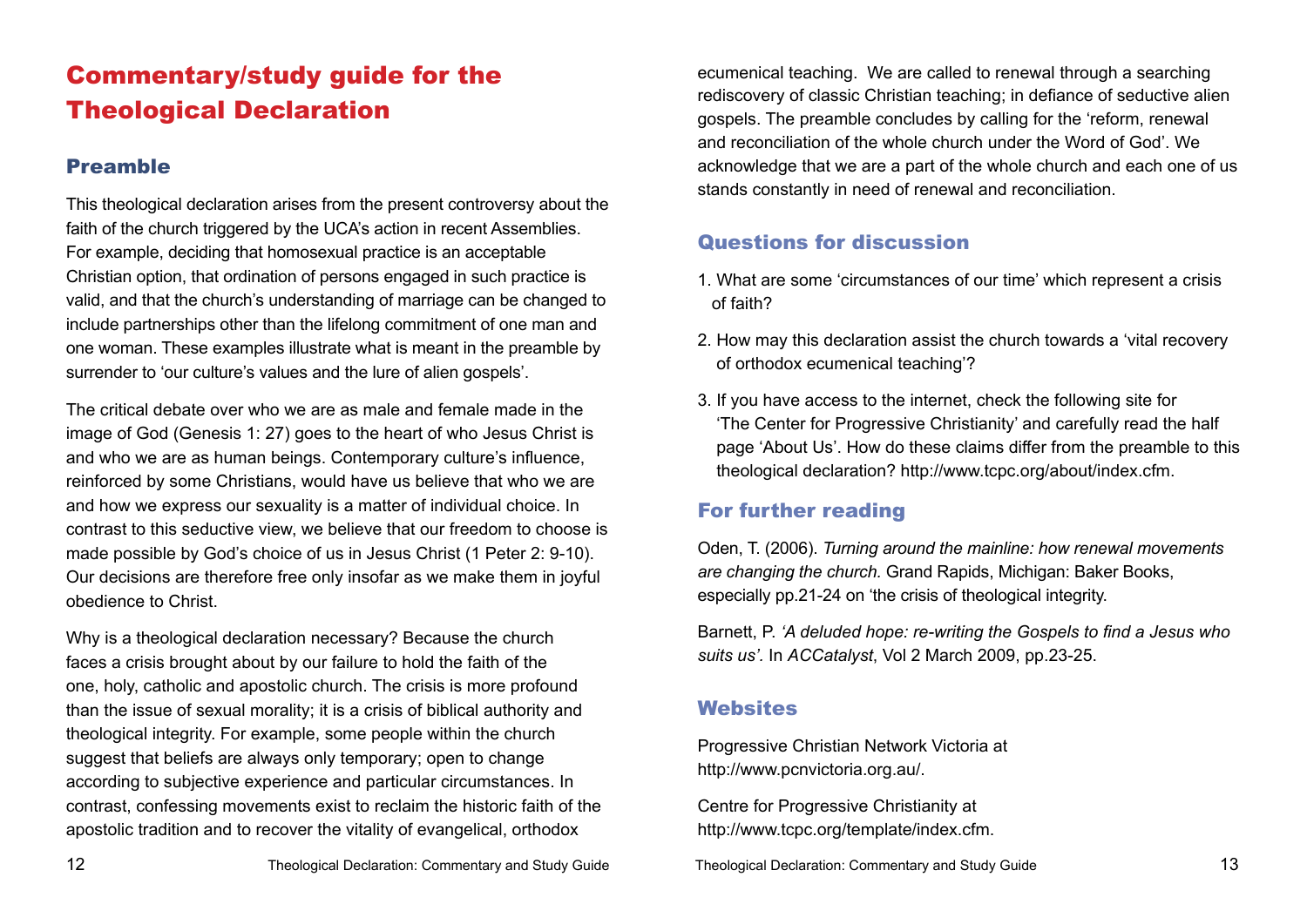#### Section 1: The gospel as public truth

The declaration begins by locating the gospel within the world in which God is gathering all nations to himself. Christians are charged to remind the world of its calling to glorify God and embody God's purpose for humankind. Christians are to declare God's all-embracing promise of a new world (Revelation 21: 1, 2). The emphasis is on 'renewal of communal life' which embraces families, local communities, wider society and the whole world. By referring to the public truth of the gospel we establish a stark contrast to the commonly expressed opinion, 'The gospel is primarily for my own personal salvation; it is about my individual life with my God'.

In the second part of this section we recall what is being declared in the first paragraph, then state some implications of that. Having clearly stated that since the incarnation, death and resurrection of Jesus Christ the world now belongs to a new order, the church asks itself what it means to live in this reality. That is, in accepting that we now 'participate in this newness of life while awaiting its full consummation' certain notions must be rejected. In sections 2, 3, 4 and 5 the 'Therefore we reject ...' statements consist of one line only, at the end of each section. Section 1, however, is intended to remind us of the far reaching implications of understanding the gospel as 'public truth'. The notions to be rejected, therefore, include, but are not confined to, the following:

- (We reject the notion) 'that Christianity is merely a system of private values'. This comes to expression in one commonly heard statement, 'My relationship to God is no-one else's business.' Any interpretation of Christianity as a 'system of private values' is at complete odds with 'the gospel as public truth', and the ethical demands of discipleship (James 2: 14-26).
- (We reject the notion) 'that Christianity is merely one among many forms of spirituality'. This statement contrasts a generalized spirituality

with the particularity of Christianity's call to be 'in Christ' who is the only way to the Father (John 14: 5-7). The word 'spirituality' often suggests an 'other-worldly' life that disregards our bodily reality. This section of the declaration emphasises that to live in the 'spirit' of Jesus Christ meanst to be fully engaged—in body, mind and spirit—with the real world in which we live.

- (We reject the notion) 'that Christians and Christian communities have the right to determine the nature of truth apart from their relationship to God in Christ'. A commonly heard claim is 'I only know what's true for me; no one else can challenge that'. While much contemporary culture would entice us to believe that truth is relative and that 'my truth is as good as yours', for Christians, Jesus Christ remains the only source of truth and, therefore, of freedom. 'You shall know the truth and the truth shall make you free' (John 8: 32). We only know the truth because God has freely chosen, through the incarnation of Jesus Christ, to tell us who God is and to draw us into relationship with himself. We cannot establish the truth of our lives by looking elsewhere; for example to the latest opinion polls, or to popular views such as 'I don't know what's true or untrue so all I need are the right values' Christian truth is not determined by any community or individual, however well meaning; the truth of our lives cannot be known apart from our relationship with the One who is the Author of all life (John 1:4).
- (We reject the notion) that human sexuality can be determined by individuals in contradiction to the biblical image of humankind's creation as male and female. Any other sexual relationship is the attempted union of two people who do not belong together (Genesis 2: 24) and is a tragic caricature of marriage. In the face of contrary views in our culture we declare that marriage of a man and a woman 'is appointed by God and is a gift of God in his creation' (Uniting in Worship: The Marriage Service). *Refer ACC's statement on sexuality for further elaboration.*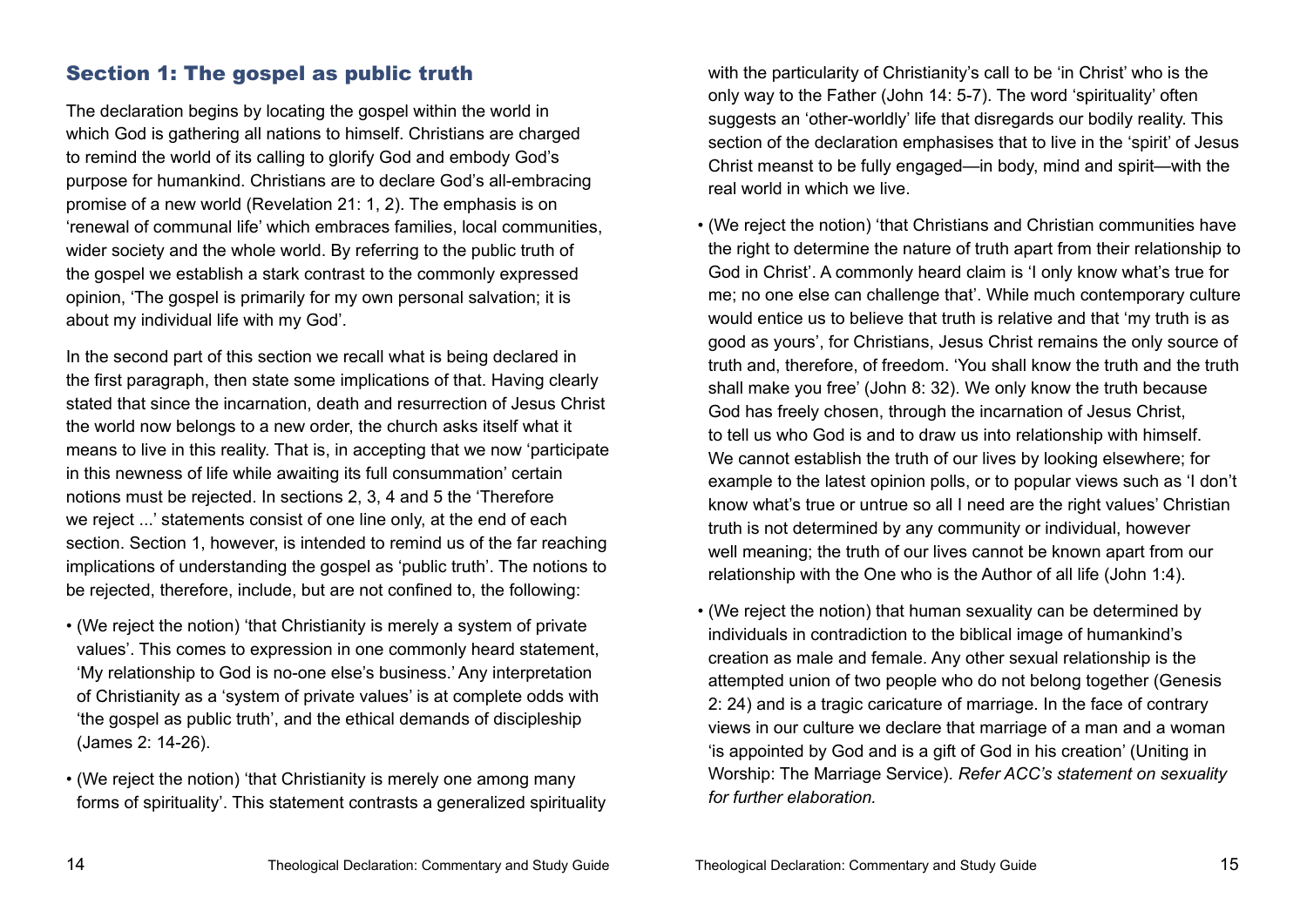• (We reject the notion) that Christians should desist from public discussion about war and peace, the plight of refugees, euthanasia, abortion, global warming, and other significant issues. This point is related to the first; that Christianity is not a private religion but is directly engaged with all matters affecting the way we live—in family life, communal life, and political life; together with our national and international relationships. To live responsibly as Christians is thoughtfully and prayerfully to engage with the issues of our time. Why? Because the Cross of Christ is not on the periphery of personal existence; rather, the Cross stands at the centre of the world's political, public life.

#### Questions for discussion

- 1. This section seeks to locate personal salvation within the 'broader picture' of God's saving action for the whole world. Taking the 'bullet points' one by one, discuss whether these constitute appropriate Christian responses.
- 2. Are there other statements/issues/responses you would add to this list?

# For further reading

Newbigin, L. (1991). *Truth to tell: the gospel as public truth.* Michigan: William B Eerdmans, especially the Introduction, pp.1-13.

Bonhoeffer, D. (1954). *Life together*. London: SCM Press, especially Chapter 1 'Community' (pp.8-26).

#### Section 2: The one whom we confess

God has brought to birth a new world. 'Behold, I make all things new' (Rev 21: 5). Everything promised in the law and prophets has

taken place in the birth, life, death, resurrection and ascension of our Lord (Ephesians 1:10, 1: 22). The world is transformed in him (Colossians 1: 15-20). This simple statement hides a complex fact about the Christian faith; namely, that it is eschatological in character, which means that Christianity understands the purpose, or end, for which we and the whole of creation are brought into being. For Christians the word 'eschatology' refers to the Christian belief that history is bound up in Christ and is being transformed in fulfillment of God's purpose. When Christians speak of Christ as Lord, they understand that their life and thought are governed, paradoxically, by the 'two histories' defined by chronological time, on one hand, and eschatological time on the other. While we await Jesus' promised return, we live in a sinful world; yet we are already a new creation in which sin and death have been overcome. The Basis of Union makes this clear.

The Church lives between the time of Christ's death and resurrection and the final consummation of all things which Christ will bring; the Church is a pilgrim people, always on the way towards a promised goal; here the Church does not have a continuing city but seeks one to come. On the way Christ feeds the Church with Word and Sacraments, and it has the gift of the Spirit in order that it may not lose the way' (Basis of Union, para 3).

This emphasis on worship and the sacraments, repeated in Section 3 (below), is a reminder that the ordering of the church's life bears witness to our calling. Liturgical renewal is therefore urgently needed. particularly where the characteristic elements of Christian worship are being replaced by so-called 'alternative worship'. This is seen, for example, where Baptism loses its emphasis as the mark of our entry into the body of Christ, and where the Lord's Supper is regarded as an 'optional extra' rather than absolutely central to our life of discipleship. It is seen when the historic creeds of the church are replaced with creeds 'for our day' which undermine the uniqueness of Jesus Christ. It is also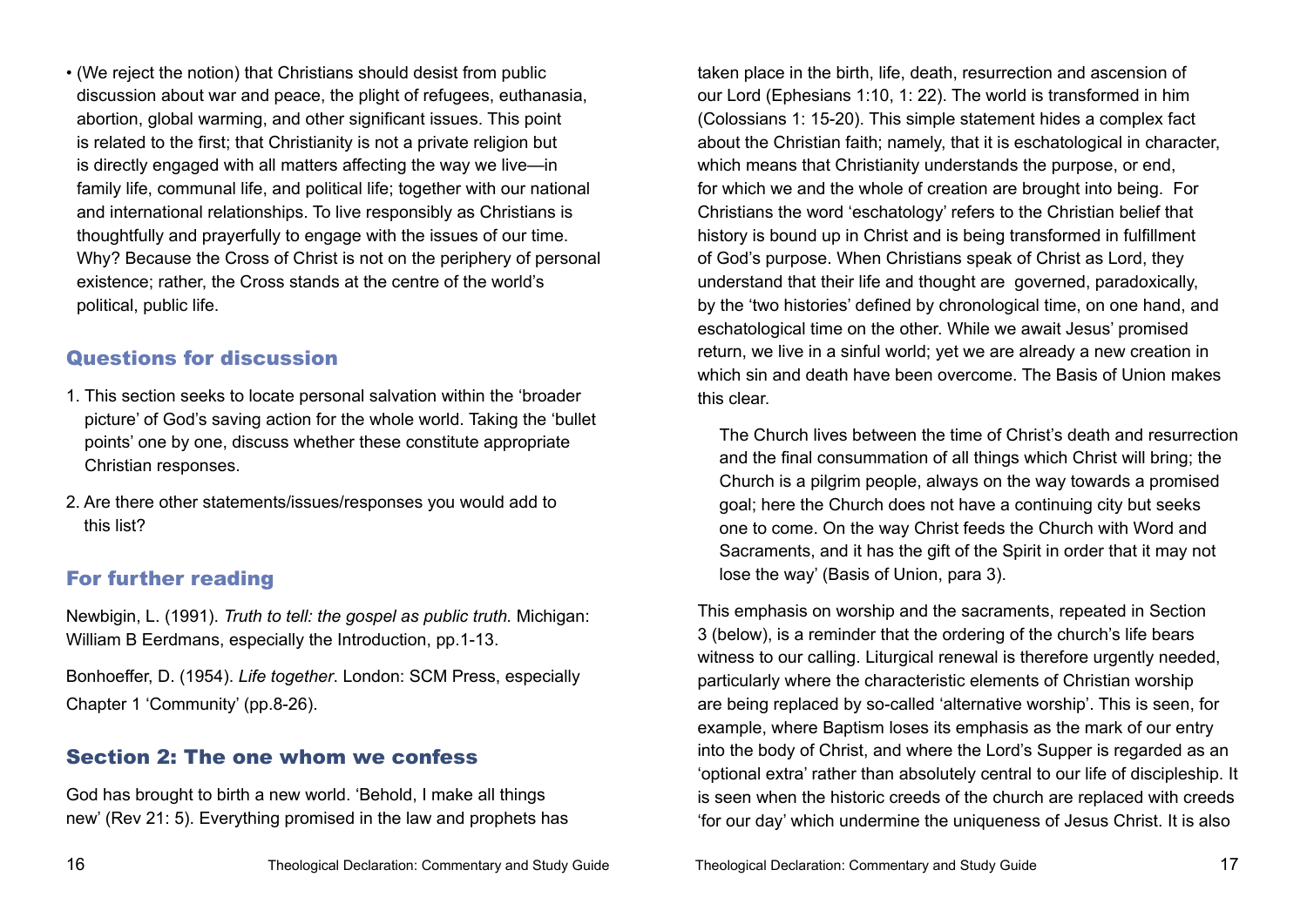seen where prayer becomes an outpouring of subjective emotions rather than a fusion of the church's prayer with the prayer of the Son to the Father. Prayer loses its Trinitarian focus unless it is addressed to the Father, through the Son, in the power of the Holy Spirit. The Lord's Prayer is to be our pattern (Matthew 6:9 and Luke 11:2).

In the face of other 'gods' who claim that the answer to human despair and futility lies in scientific progress, or deeper self-analysis, or selfreliance, we confess 'that God's coming in Jesus Christ alone is the answer'. The only Christ we know is the Christ in whom God and humanity are bound together in the world. Life in Christ liberates us from reliance on scientific progress alone, and from human reason alone. Recall Peter's question to his Lord, 'To whom shall we go? You have the words of eternal life' (John 6: 68). This section is a call to renewed hope for the church: not hope in ourselves or our capabilities or strivings, but a lively hope borne of freedom in Christ. We are free because we have already been judged and delivered from rebellion and alienation against God's grace (referred to in Section 3 as sin). We live freely, in joyful obedience, believing that in Jesus Christ, the One whom we confess; our lives are transformed. This is not, however, a call to complacency or to 'sit back and do nothing'; the transformation of our lives is continually being appropriated under God's grace. As the following sections show, we are therefore to live in obedience to this calling.

The final sentence in this section is intended to provide a summary of what is to be rejected if the preceding paragraphs are regarded as a faithful account of 'the One whom we confess'. In today's pluralistic world we are lured into thinking that, in order to acknowledge other faiths and religions we must state that Jesus Christ is merely 'one sage among others in human history'. For example, in some of our UCA congregations it is forbidden to claim that Jesus Christ is 'the way, and

the truth and the life' (John 14: 6). The inference is that for some people this claim is too exclusive and subject to misinterpretation; it should therefore be omitted from scripture readings.

#### Questions for discussion

- 1. Do you think it is important to have some kind of formal liturgical structure in regular services of worship? Do the triangular symbols in Uniting in Worship indicating 'essential' components of worship provide a helpful quide?
- 2. Discuss the notion of individual sin and communal confession described in this section.
- 3. In the light of claims by other religions, and some within the UCA, can we still proclaim with St John, 'No one comes to the Father but by me'?
- 4. In the UCA's call to embrace 'diversity' how can the uniqueness of the confession 'Jesus Christ is Lord' be upheld?

# For further reading

McCaughey, J. D. (1980). *Commentary on the Basis of Union of the Uniting Church in Australia.* Melbourne: Uniting Church Press, commentary on Paragraph One 'Where we were, where we are, and where we are going', pp.7-11.

Oden, T. (2006). *Turning around the mainline: how renewal movements are changing the church.* Grand Rapids, Michigan: Baker Books, especially Chapter 14 'The biblical teaching of confession', pp.179-196.

Assembly Commission on Liturgy. (1988). *Uniting in Worship.* Melbourne: Uniting Church Press and *Uniting in Worship 2* (2005).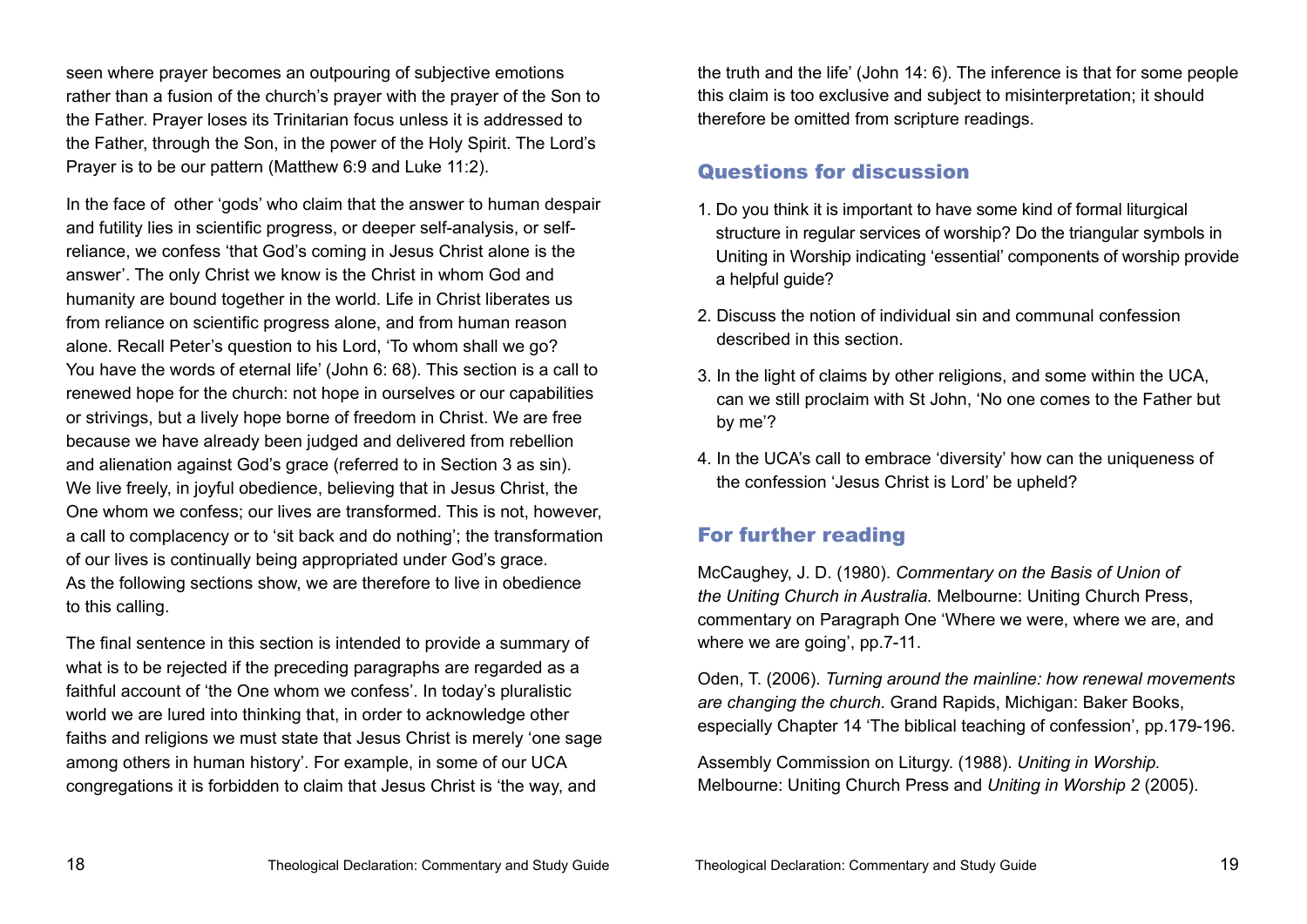# Section 3: The confession of the church: the Trinitarian faith

This section calls the Assembly and related councils of the UCA to ensure the structure and obedience of the church conform to the Lordship of Jesus Christ. For example, we see the Assembly of the UCA exacerbating current divisions within the church by condoning the ordination of persons in homosexual relationships. While the issue of sexuality and leadership is by no means the only example of a church failing to live by the truth of the one, holy, catholic and apostolic faith, it is this issue which has necessitated a renewed confession of the church's Trinitarian faith. It is also a reminder to refer to the ACC's founding statements on this issue.

We acknowledge that a complete confession of the faith is not possible. However, this declaration aims to recall the church to the foundations of its doctrine, particularly where there is disagreement. We acknowledge that our acts of confession do not stand alone; they are part of a larger story. The story we are invited to share is that God is alive in us through the atoning death of the incarnate, risen Lord and our lives are hid in him by faith (Colossians 3:3-4). Nevertheless we are given visible signs of God's presence with us, in Baptism and Holy Communion, which nourish and sustain us on our way *(Basis of Union)*. Faithful worship is always in relation to Christ's worship of the Father, in which we are called to share in Trinitarian life. Herein lies our call to mission. As one writer expresses it 'we are invited into the conversation of the Triune God'. This understanding of our lives as a 'conversation' includes our relationship with our neighbour. In this way theological language and the dogma of the Trinity are expressed through the way we live in obedience to the reconciling love of Jesus Christ.

This section of the declaration carefully locates personal salvation 'within the scope of God's plan for the world'. To speak of salvation is to speak of God's purpose for individuals and for the cosmos.

This word, from the Greek 'kosmos', means 'world'. As we see in Romans 8:18ff, God's salvation is for the whole creation. Individuals belong within this 'bigger picture' (as we have seen in **section 2**). Another biblical description of salvation is 'oikonomia' translated as 'economy', suggesting that in God's household the way of life is already prepared for us (Ephesians 1:10). As members of the household of faith we belong in community, we are called into being by the one who embraces all. None is excluded.

We may not separate the joyful confession of Christ as Lord from the confession of our sins. Because of who Christ is, and who we are, the former confession entails the latter (as in the confession of Simon Peter, Luke 5:8). We confess and remember who we are as sinners only through the gift of God's unspeakable grace ('Amazing grace, how sweet the sound that saved a wretch like me ...'). Standing in God's awesome presence we say with the prodigal, 'Father I have sinned against heaven and against you' (Luke 15:18). In contrast to this emphasis is the misplaced notion that sin is now an outmoded view which should be replaced with a more positive emphasis on our progressive goodness.

This section on the confession of the Trinitarian faith of the church refers to the double confession – of our sin and of the apostolic faith. It is a call to Christians to experience the joyful freedom of confessing the faith within the whole church in every time and place. The Latin root of confession *(con + fiteri)* means to speak *with*, not to speak alone. Confession has its rightful place in the community of faith, particularly when believers come to worship. Confession among the community of saints, supremely in the sacrament of Baptism (recalling 1 Timothy 3: 16) and of Holy Communion, is a foretaste of confession in the fullness of time when the whole body of Christ of all places and times finally confesses Jesus Christ as Lord (Philippians. 2: 9-11). In the creeds and in the *Basis of Union* we 'confess', 'acknowledge', 'witness to' what God in Christ has accomplished for our sakes and for our salvation.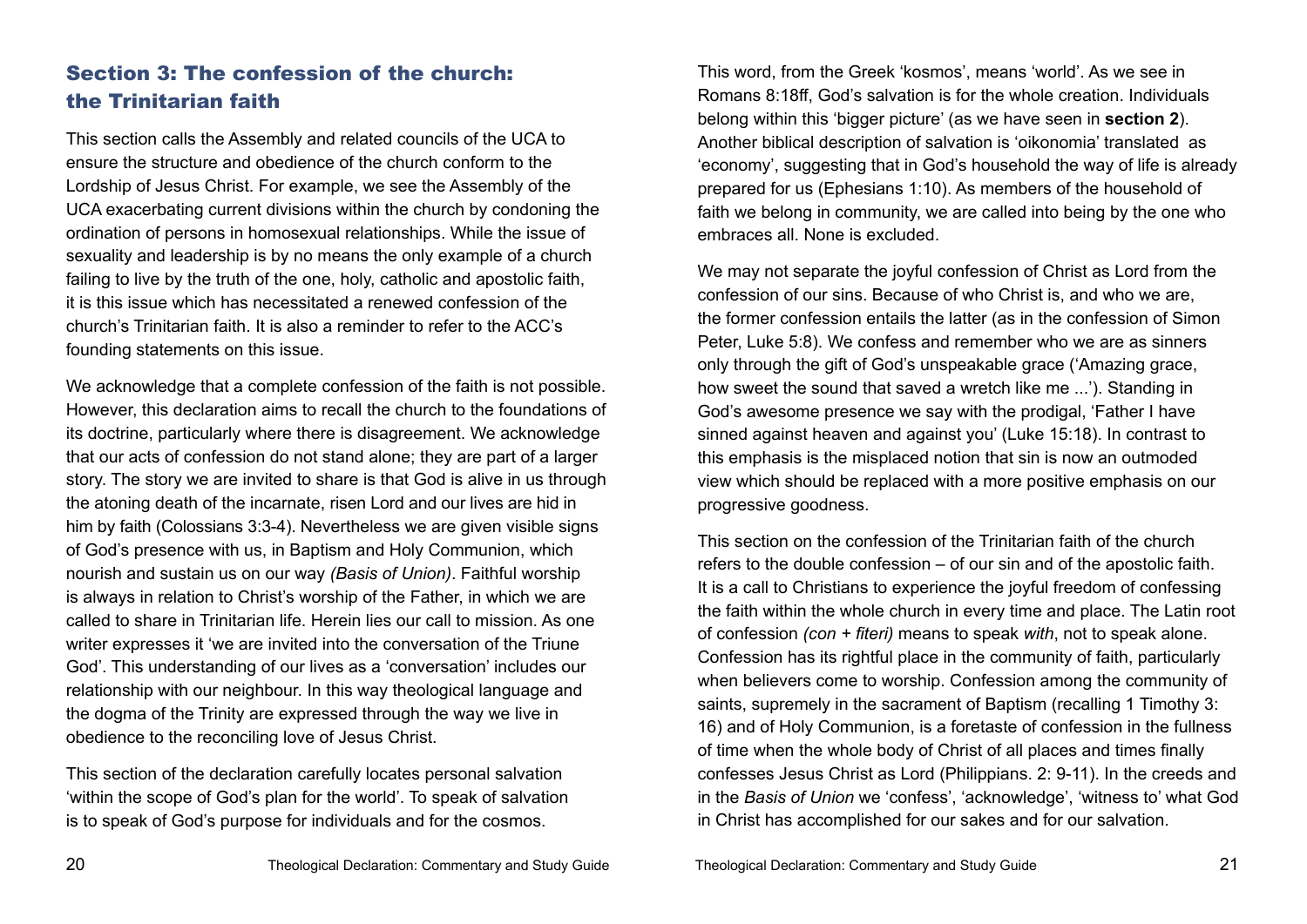Confession is fundamentally confession of Christ: acknowledging what God through Christ has done for us all. Confession is not primarily a preoccupation with what we, as individuals, have done or have not done. Confession therefore is the acknowledgement that our salvation is grounded in Christ alone who forgives our sin and makes us righteous children of the Father.

Sin is sometimes regarded as a sign of human inadequacy or immaturity; or a 'primitive notion unworthy of an enlightened humanity'. In this respect some within the church see little or no need for confession; such a notion is regarded as too 'negative'. To speak of sin, we are told, means failure to recognise our progress; rather, we can take pride in the fact that we are getting better and better all the time. In this theological declaration, however, sin is regarded as nothing less than 'rebellion against God and rejection of divine grace'. Therefore, we are constantly called to confession; not with despair but in the freedom and hope of the One who hears and bears our confession.

In his priestly work (Hebrews 3:1) Christ as our intercessor takes all our confession, presenting us to the Father (Hebrews 4:14 ff.). Jesus promised that whoever confesses him before others, Christ will also 'confess before my Father' (Matthew 10:32 NKJV). Through his identification with sinful humankind, in undergoing John's baptism of repentance, he stands in our place. Jesus Christ, the one whom the Father raised and thus justified is the one who was obedient for our sakes. If Jesus Christ had suffered for his own sin we would not have been forgiven. He rejected this temptation in the wilderness; thus he became an obedient Son (Hebrews 5:8). In contrast to the declaration's emphasis, some within the church, in their rejection of sin, also reject the notion of a saviour. The question is asked, how can such belief be called 'Christian'?

Because of Christ's work we are able to confess our sins and be forgiven (1 John 1: 6-9). It is the faith of Christ which justifies our faith (Gal 2:16; 2:20; 3:22; Eph 3:11-12; Phil. 3:9; Rev 14:12). Christ's continuing intercession is on the basis of his once for all completed act of atonement and reconciliation. This does not mean the church repeats Christ's sacrifice through a continuing repetition of his cross; it means that Christ continues to address each generation with the news of his completed work. The use of the present tense to describe past actions is not uncommon in Scripture (e.g. Mark's Gospel and the prophets) and has long been a practice of hymn writers (e.g. *When I survey the wondrous cross*) as they bring past events and their consequences into the present for the hearers. Paul proclaims it is Christ, the risen crucified one, 'who is at the right hand of God, who indeed intercedes for us' (Rom 8: 34) and the writer of Hebrews says: 'We have such a high priest, one who is seated at the right hand of the throne ...' (Heb 8:1). The church is therefore being called to renewal, to be a living witness through continuous transformation by the power of the Holy Spirit.

The worldwide confessing movements embrace three interrelated ways of living out the truth in speech and action: confession of sin, confession of grace, and confession of the church's historic faith. Thus, the final sentence in this section deals with what we must reject if we believe the foregoing. Statements such as the following cannot be reconciled with the church's confession: 'I can be just as good a Christian on my own, I don't need to go to church' or 'We've moved beyond this notion of sin, we're far more sophisticated now, so I'd rather concentrate on the positive notion of doing good to others'. To restate in positive form the final sentence in this section: life in Christ necessitates participation in his body, the church, which also involves repentance of sin.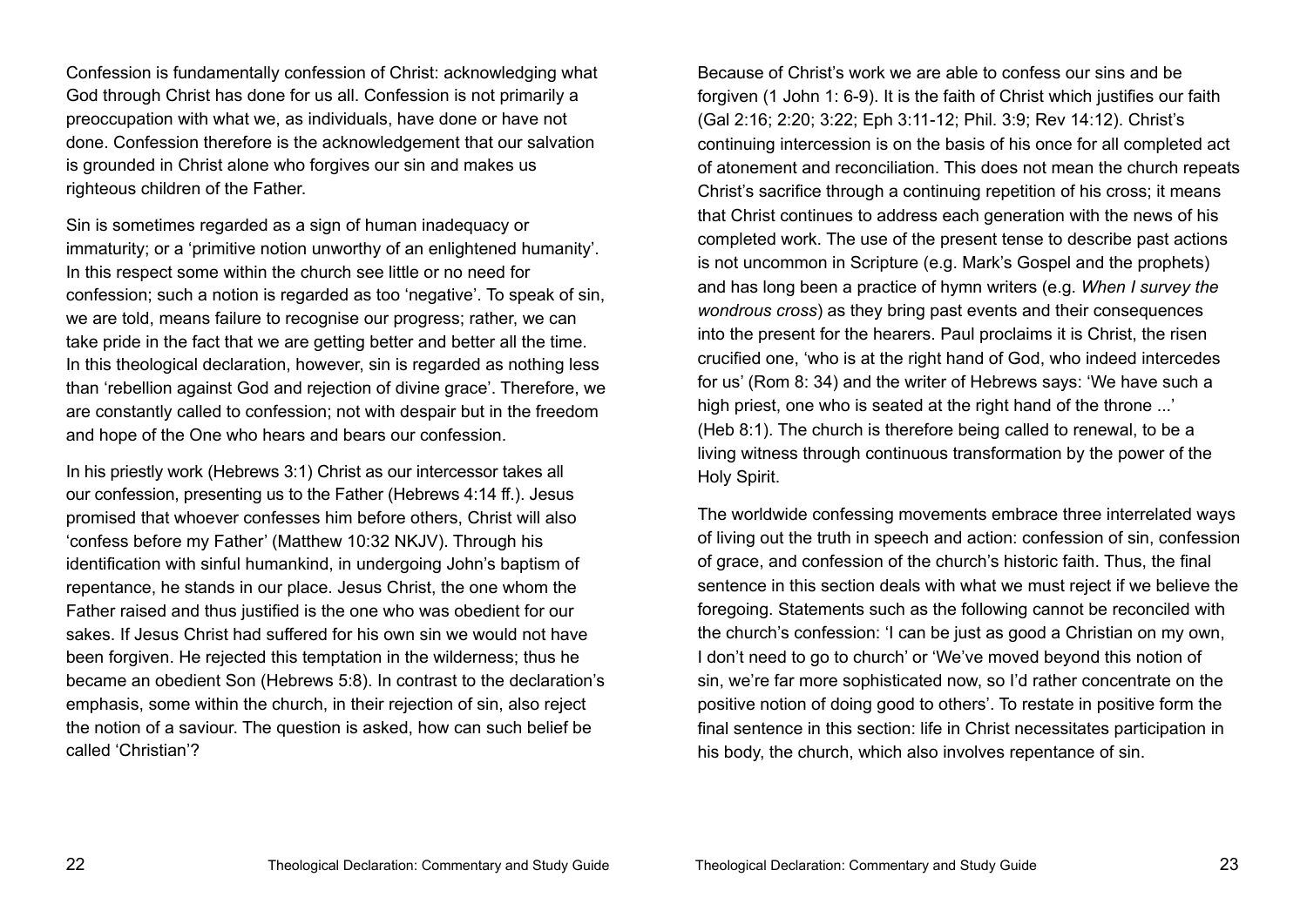#### Questions for discussion

- 1. In what ways does our participation in the church's sacraments of baptism and the Lord's Supper convey God's presence to us?
- 2. Using the passages from Hebrews as a guide, discuss Christ's priestly work referred to in the commentary, above.
- 3. In the face of beliefs which seek to downplay (or abolish) any notion of sin, how may the church be recalled to the three emphases referred to in the final paragraph of the commentary on this section?
- 4. Regarding the 'dogma of the Trinity' (refer end of second paragraph in this section (above), discuss Newbigin's statement: 'The statement that all dogma must be questioned is itself a dogma which must be questioned'.

### For further reading

Miller, D. (1992). *The Trinity and our humanity: a study book on issues of faith in the three persons of the Trinity, as expressed in the Nicene Creed.* Melbourne: JBCE Specialty Books, especially Study 1, 'The Communion of Love', pp.11-16)

Newbigin, L (1991). *Truth to tell: the gospel as public truth.* Michigan: William B Eerdmans, especially chapter 1 'Believing and knowing the truth', pp 15-39).

Lindbeck, G. A. (1984). *The nature of doctrine: religion and theology in a postliberal age*. Philadelphia: The Westminster Press, particularly the final chapter.

For wider/extensive reading on the issue of our creation as male and female in the image of God refer, for example:

Gagnon, R. A. (2001). *The Bible and homosexual practice: texts and hermeneutics.* Nashville: Abingdon Press.

Gagnon, R (2009) *'What the evidence really says about scripture and homosexual practice: five issues'* Available at http://www.robgagnon. net/ArticlesOnline.htm

John Paul, II. (2006). *Man and Woman He Created Them: a Theology of the Body* (M. Waldstein, Trans.). Boston: Pauline Books & Media.

#### Websites:

http://www.robgagnon.net/ArticlesOnline.htm.

# Section 4: The witness of Scripture

Scripture tells us who God is in Jesus Christ and what God has revealed about himself in nature, history and humanity. It is by the 'spectacles' of Scripture (Calvin Inst. Bk.vi.i ) that we are enabled to recognize God's self-revelation in the world around us. With the Basis of Union (para 5) we acknowledge that when the Church preaches Jesus Christ her message is controlled by the biblical witness. The Church is not free to read into Scripture, or graft on to it, ideas and principles that cannot be read out of it. Individual Christians or councils never have the right to back their own opinion against the Scriptures.

The Holy Scriptures, in both the Old and New Testaments, are the unique witness of the apostles and the prophets to Jesus Christ who is the Word of God. A reader of Holy Scripture, whose understanding is illumined by the Holy Spirit, hears the witness of the apostles and prophets to Jesus Christ.

The Holy Scriptures are authoritative. The deliberations of church councils must agree with the Scriptures, otherwise a council's deliberation cannot be a confession of the church nor can that council seek obedience from church members. We believe that Jesus Christ, who is the Word of God, and is attested in Holy Scripture, does reform

24 Theological Declaration: Commentary and Study Guide Theological Declaration: Commentary and Study Guide 25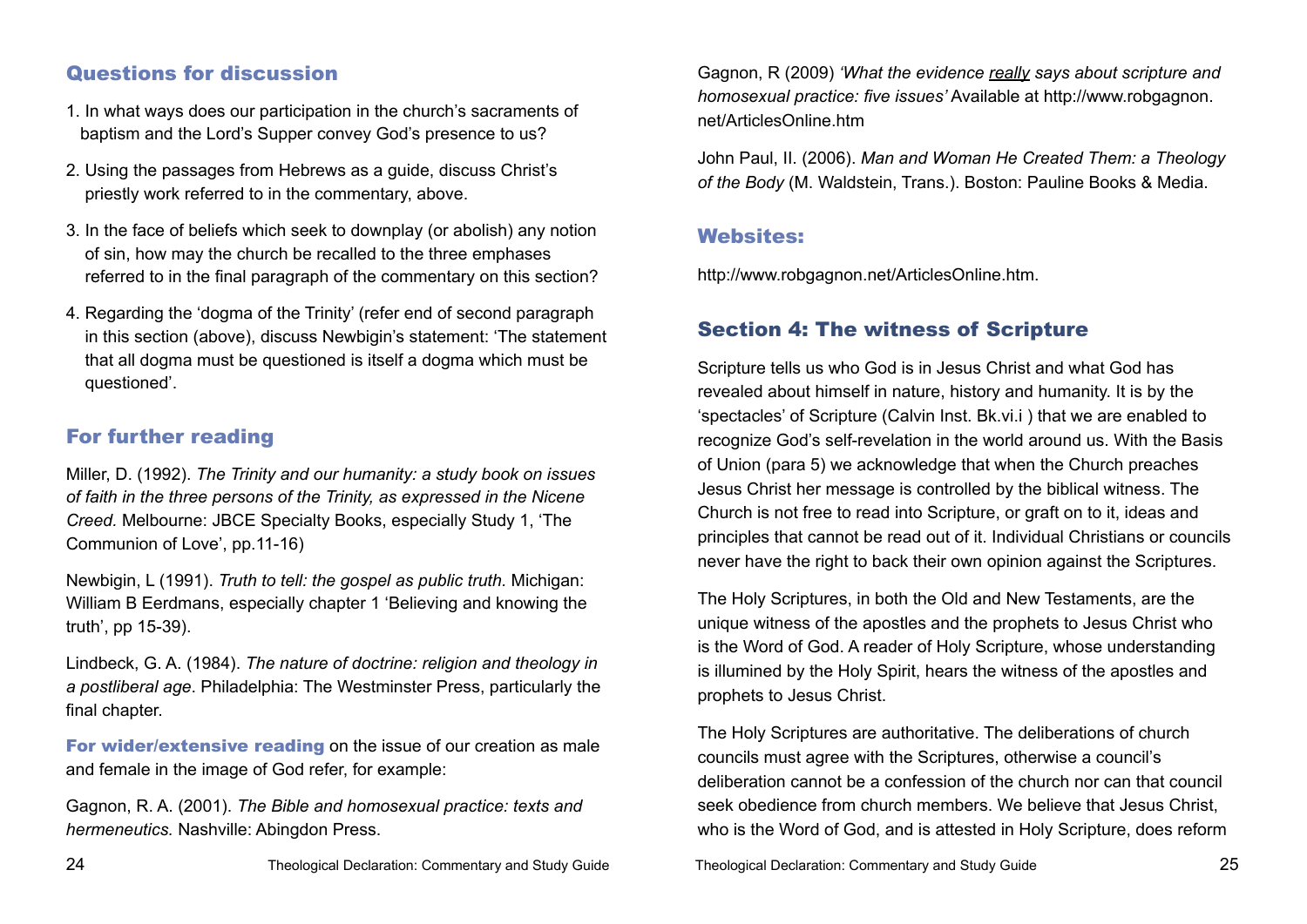the church, by correcting its error, after the testimony of Scripture is heard and believed.

The Bible is a community book addressed mainly to communities. The faith it proclaims involves communities relating to one another as the Body of Christ in relational terms (reconciliation, redemption, forgiveness, long-suffering, etc). To help us understand the Bible we continue to rely on faithful interpreters. In our reading of the Scriptures the church depends on the Holy Spirit (John 14: 25, 26). The truth to which the Scriptures point is the person of Jesus Christ who said 'I am the Truth ...' (John 14:6). Our purpose in studying the Scriptures is that the Christ of Scripture may be formed in us (Gal 4:19; Col 1:27).

We reject any argument that the Scriptures are open to personal interpretation, as if the Scriptures are a resource from which one can freely pick and choose according to one's tastes. No, the Scriptures are without parallel: they are God's Word spoken to his church where they are faithfully preached. As the Barmen declaration (1934) states: 'Jesus Christ, as he is attested for us in Holy Scripture, is the one Word of God which we have to hear and which we have to trust and obey in life and in death.' The central issue is the authority of scripture. The Old and New Testaments are 'unique testimony' to God's redeeming grace in Christ which 'nourishes and regulates the Church's faith and obedience' (*Basis of Union*, para 5). People do interpret the Bible differently. But not all interpreters start from the clear understanding that Scripture stands over all cultural attitudes. Contrary to many contemporary 'enlightened' views, the Scriptures do not depend on particular cultures. The essence of this section is to state clearly that the Scriptures can be trusted. As Breck, an Orthodox theologian, states:

Only the Holy Scriptures are "canonical", admitting of no error in essential doctrinal and moral teachings. This is not to say they are "verbally inerrant," only that they preserve the fullness of revealed Truth and convey that Truth when they are accurately interpreted (Breck, 1998, p.60).

Wesley interpreted scripture by suggesting, 'The obscure text is to be interpreted by those which speak more plainly' and the more difficult passages understood in terms of the 'whole scope and tenor of Scripture,' (Oden, *Turning around the Mainline*, p.130).

This section of the declaration, as with the others, concludes with a statement 'Therefore we reject ...' Having claimed that the unity of the Scriptures in both Old and New Testaments lies in the narrative of God's redeeming purpose for all mankind, we reject any interpretation that gives supremacy to the New Testament while describing the Old Testament as a primitive view superseded by enlightened knowledge and experience. This is one example of laying claim to 'other authorities'. Some biblical interpreters also claim a 'new authority' based on a 'more informed' view of human nature, which suggests the biblical witness now needs to be interpreted in the light of these cultural claims. The declaration clearly states that the Scriptures are 'unique testimony' to God's redeeming grace in Christ which 'nourishes and regulates the church's faith and obedience' (*Basis of Union*, para 5). Finally, this section emphasises that faithful biblical interpretation is the work of the Holy Spirit.

#### Questions for discussion

- 1. In what ways do you see the authority of Scripture being challenged by 'other authorities'?
- 2. How can the study of Scripture be revived in a 'community of love' as stated in this section?
- 3. The Basis of Union (para 5) calls the church to the 'serious duty' of reading the scriptures and 'commits its ministers to preach from these'. How can this commitment be maintained in the life of the church?
- 4. Since it is through the Scriptures Christ controls all that is done in

26 Theological Declaration: Commentary and Study Guide Theological Declaration: Commentary and Study Guide 27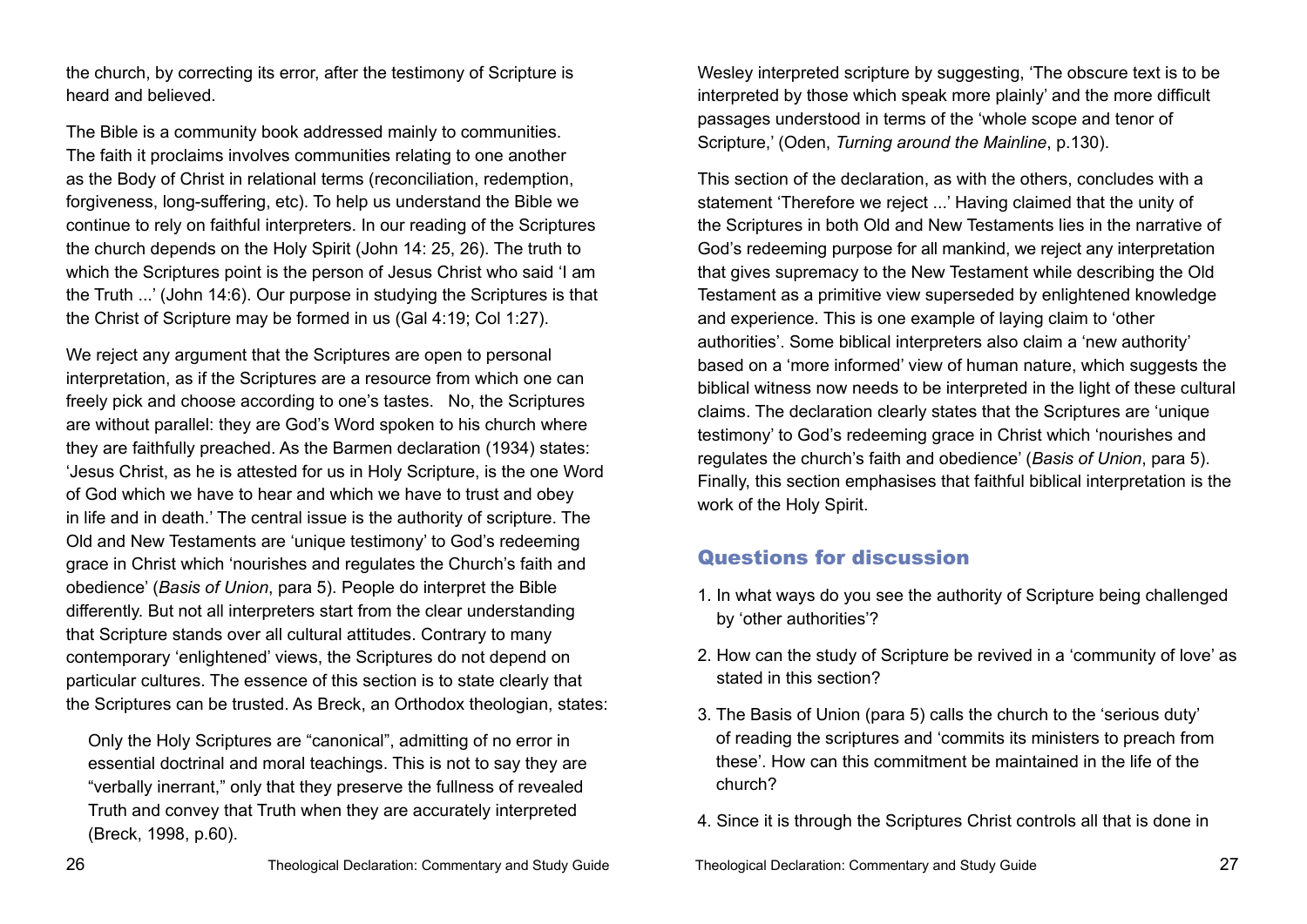worship, should more attention be given to appropriate training in public reading of the Scriptures?

#### For further reading

McCaughey, J. D. (1980). *Commentary on the Basis of Union of the Uniting Church in Australia.* Melbourne: Uniting Church Press, especially commentary on Paragraph Five, 'Scripture', pp.29-31.

Wright, NT (2005). *The last word: beyond the Bible wars to a new understanding of the authority of Scripture.* San Francisco: Harper Collins.

# Section 5: Faith and ethics

By placing this section at the end of the declaration we do not imply that ethics is of lesser importance. Personal ethics and responsible discipleship cannot be separated from who God is in relation to the world. Our intention is to describe the essential unity between our daily life as individuals and God's purpose revealed in the humanity of Jesus Christ. The covenant fulfilled in Christ is both the basis of the creation of the world and the centre of every Christian's life in the church. The ethical directions of Scripture are a call to live out this freedom, given once and for all in Christ who commands us to reflect the love with which he loves every person.

Christian ethics differ from other ethical systems in its grounding in Jesus Christ. Christian ethics spring from God's action in the world through creation and redemption, in the person of Jesus Christ (John 14: 10, 15-16). It is often argued that this kind of statement is too 'theological' or 'too dogmatic' and therefore divorced from practical daily life. Others argue, 'I don't need God in order to live an ethical life'. For Christians, doctrine and ethics cannot be separated. In the incarnation of the Son of God our humanity is joined to his. As Christ

does not live in some realm 'beyond' this world, we are called to responsible, ethical living in this world.

Ethics and daily living are supremely grounded in regular faithful worship. In our homes and marriages; in our places of work, study and recreation; in public engagement; in times of joy and sadness; we glorify God. Worship and ethics cannot be separated.

The final 'Therefore we reject ...' statement attempts to refute the claim that Christians should give priority to individualistic autonomous rights, and/or that consideration should always be given to people's preferences. In deciding how we should live, the prior question for Christians is always 'who is Jesus Christ for us'? In joining our will to his we proclaim the gospel in human action.

### Questions for discussion

- 1. In what ways does Christian ethics compare with the 'authority' of individual rights?
- 2. How is the question 'Who is Jesus Christ for us?' related to practical, daily living?
- 3. What are some of the ethical implications for being 'a new creation'?

# For further reading

Breck, J. (1998). *The sacred gift of life: Orthodox Christianity and Bioethics*. Crestwood, New York: St Vladimir's Seminary Press.

Meilaender, G. (2005). *Bioethics: a primer for Christians* (2nd ed.). Grand Rapids, Michigan: William B Eerdmans Publishing Company.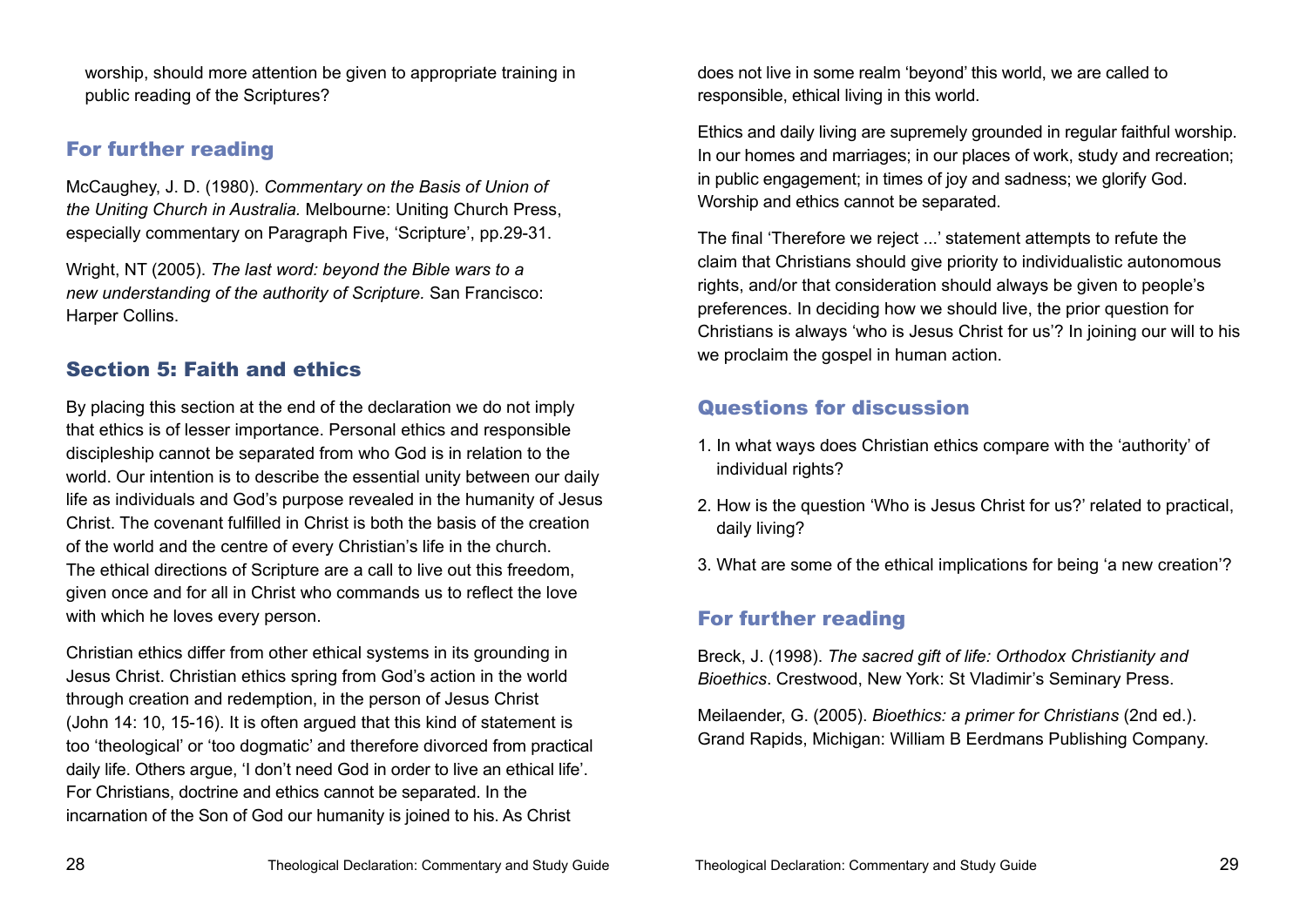#### Conclusion

The theological declaration ends by posing the question 'by whose authority do we live?' In the midst of many persuasive and seductive 'alien gospels', Christians are challenged to submit to the authority of Jesus Christ, 'attested in Holy Scripture and acknowledged by the church in the ecumenical creeds and the historic documents named in the *Basis of Union*' (para 10).

In this declaration we join others around the world who see this call as urgent, as Oden reminds us:

God alone renews and continues to bless his people. God has not abandoned his church, and calls us to keep faith with him and those dear to him. We are called to be obedient to the faith once for all delivered to the saints... We believe God's call to be faithful witnesses within the church requires not only truthful confession, but also a longterm effort to reform our institutions... The work and witness of faithful confessors helps to reclaim and redirect these institutions toward their proper ends (Thomas Oden, *Turning Around the Mainline,* pp55-56). The declaration concludes with a passage from the *Basis of Union* and a reminder that our hope lies in the one who alone is the truth; the one who holds our past, present and future within his saving purpose for the whole of humankind.

#### Questions for discussion

- 1. 'The church is called to submit to the authority of Jesus Christ.' How can the councils of the church be reminded of this authority?
- 2. What kind of encouragement can be gained from the extract from *Turning around the mainline* (above)?
- 3. What other 'conclusions' can be drawn from this final section of the declaration?